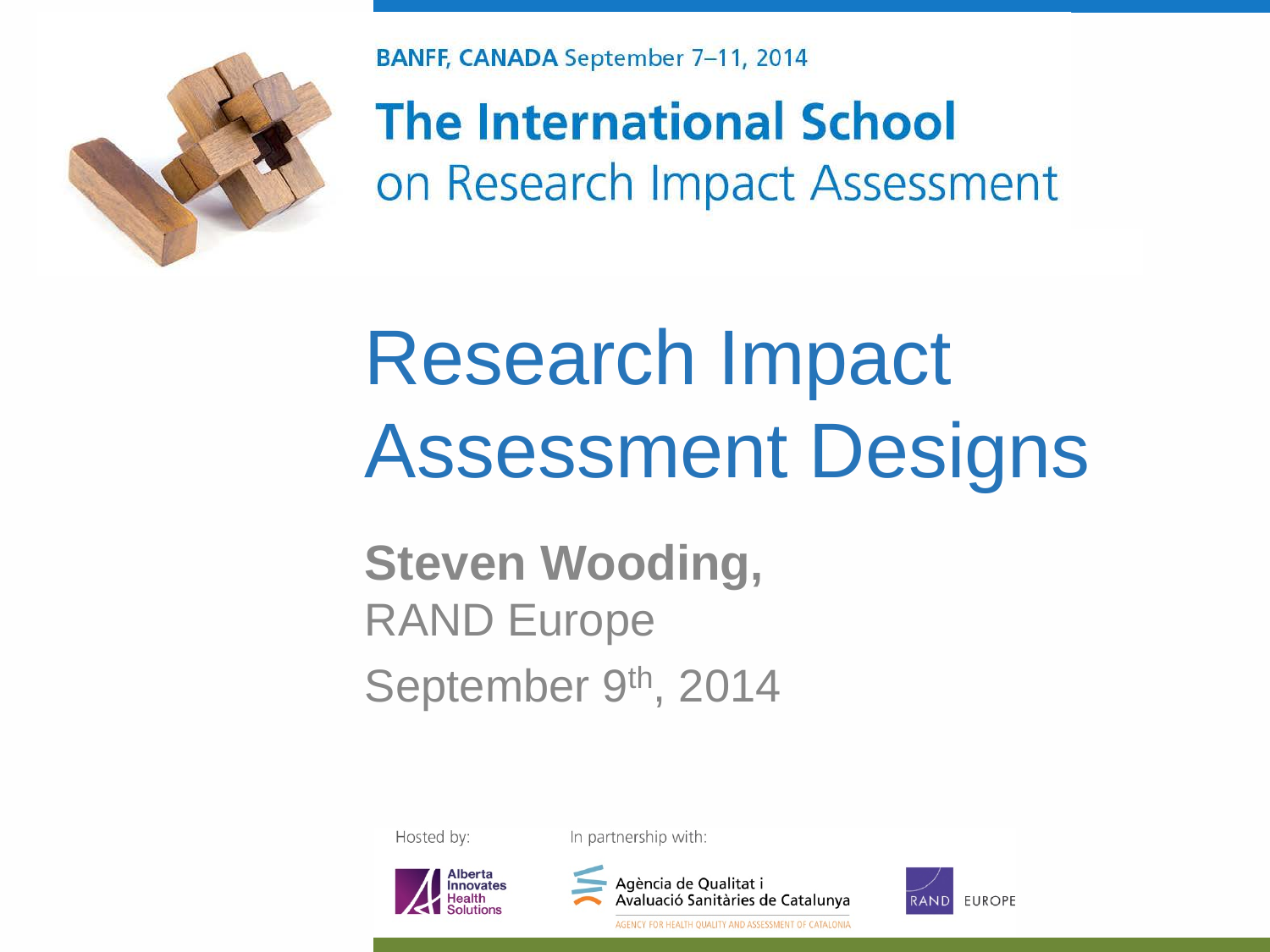# Learning Outcomes

- Appreciate the variety of evaluation designs
- Understand strengths and weaknesses of different selection frameworks
- Be able to apply a design that is appropriate for a RIA

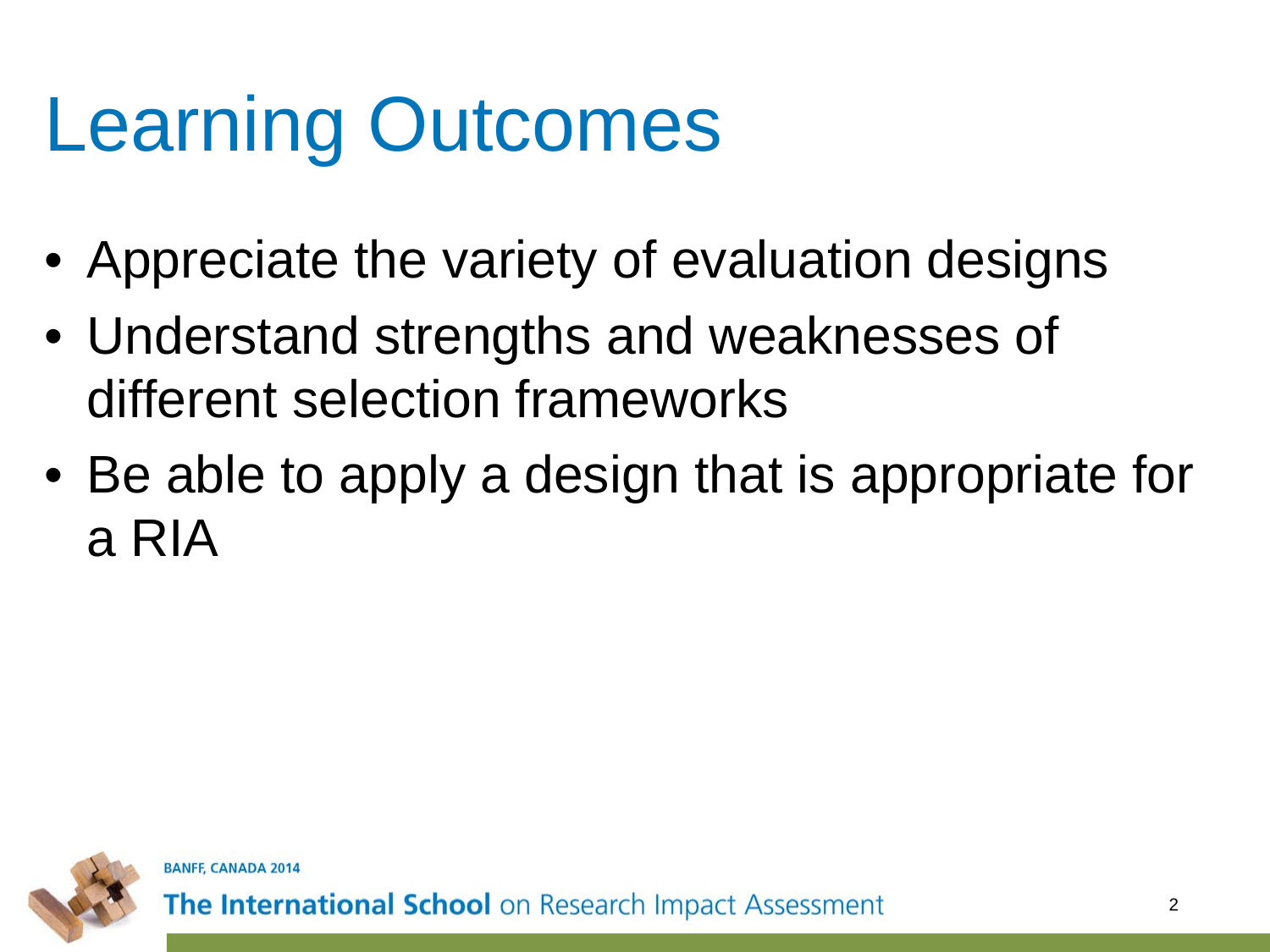# Types of inference 1

- Evaluation is about figuring out
	- whether x caused y
	- and if so
		- **how x caused y**
		- and how much y was caused by x
- There are different conceptual models for causal inference
- There doesn't seem to be a standardised vocabulary, edge cases are grey

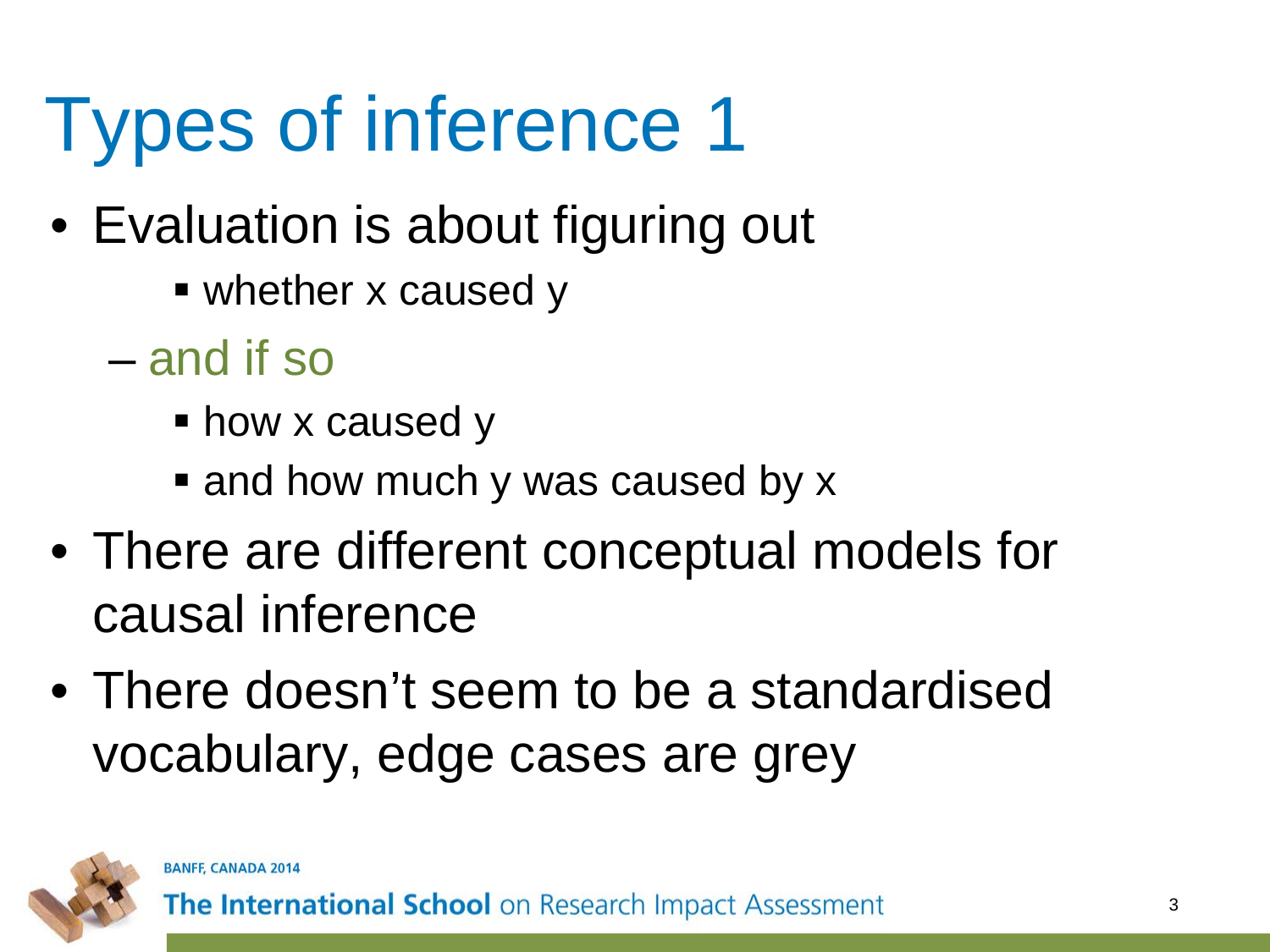# Types of inference 2

- Experimental/comparative
	- When x happens y always happens even when other things change
		- randomised trials
		- natural experiments
		- case control
		- pre/post
		- econometrics
- Theory based evaluation
	- Understanding the process by which x causes y
		- case studies
		- **Expert interviews**
- Either
	- **time series**



**BANFF, CANADA 2014**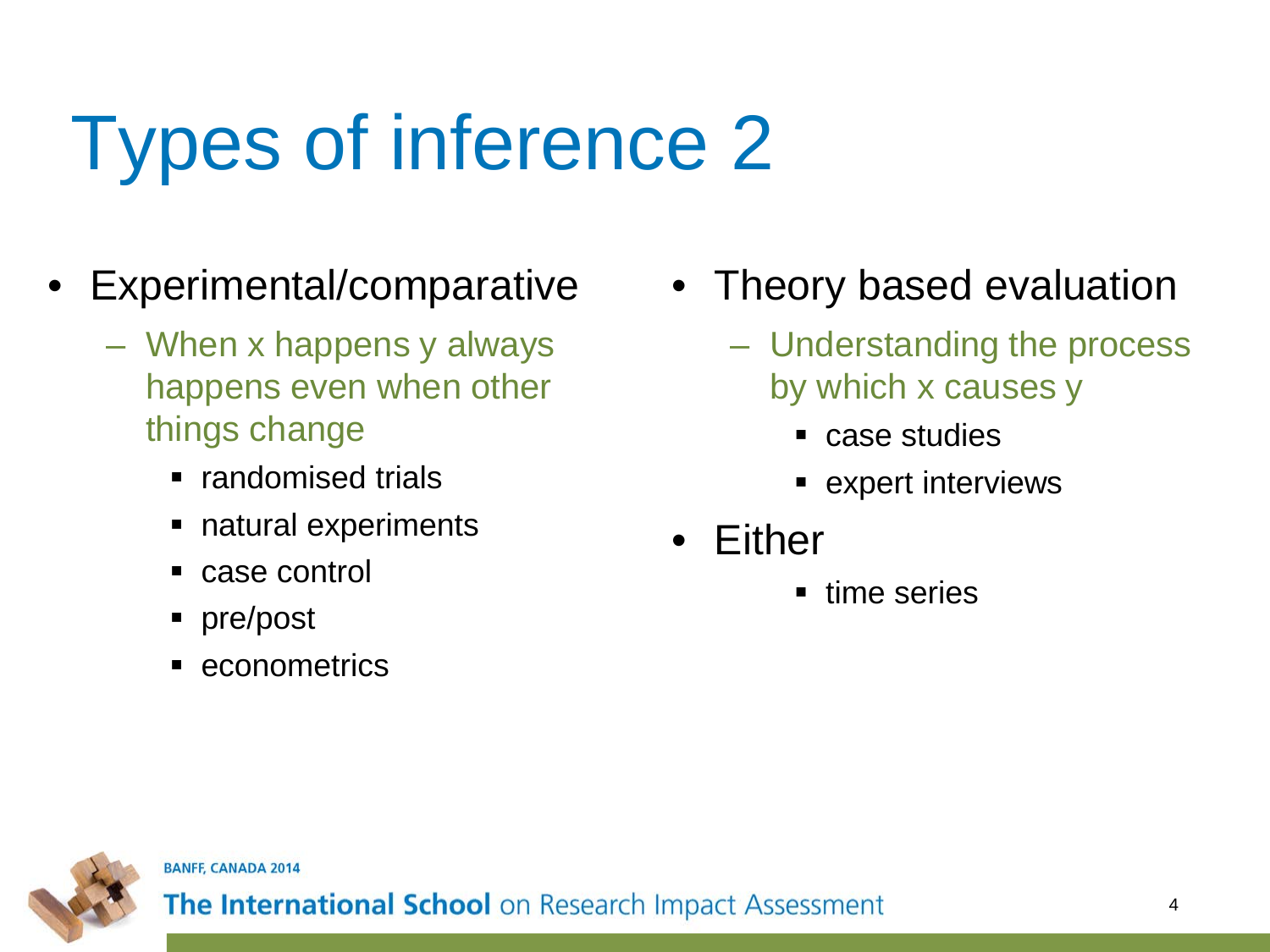## Comparison

|                                                                          | <b>Theory based</b>                                                                        | <b>Experimental</b>                                                             |
|--------------------------------------------------------------------------|--------------------------------------------------------------------------------------------|---------------------------------------------------------------------------------|
| <b>Internal validity</b><br>(resistance to bias)                         | Low - subject to<br>preconceptions of<br>investigator/experts                              | High - can overcome<br>bias by testing against<br>data                          |
| <b>Data requirements</b>                                                 | Few cases understood<br>in detail                                                          | Many cases matched<br>for important<br>characteristics and<br>diverse in others |
| <b>External validity</b><br>(ability to generalise<br>to other contexts) | Strong external validity<br>- can compare other<br>situations against<br>evaluated context | Weak - unclear which<br>are most important<br>factors of success                |



**BANFF, CANADA 2014**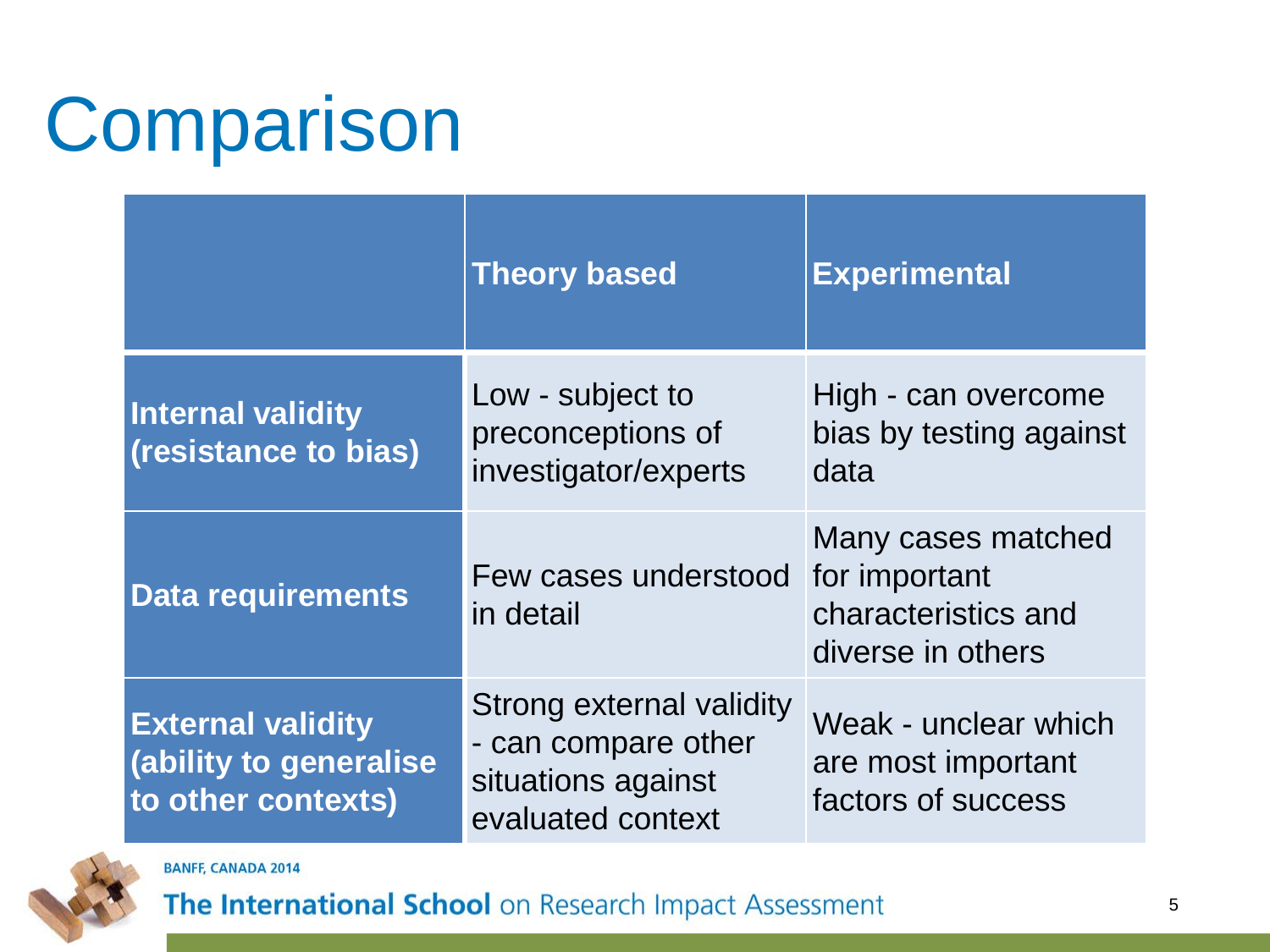#### **Example evaluations**



**BANFF, CANADA 2014**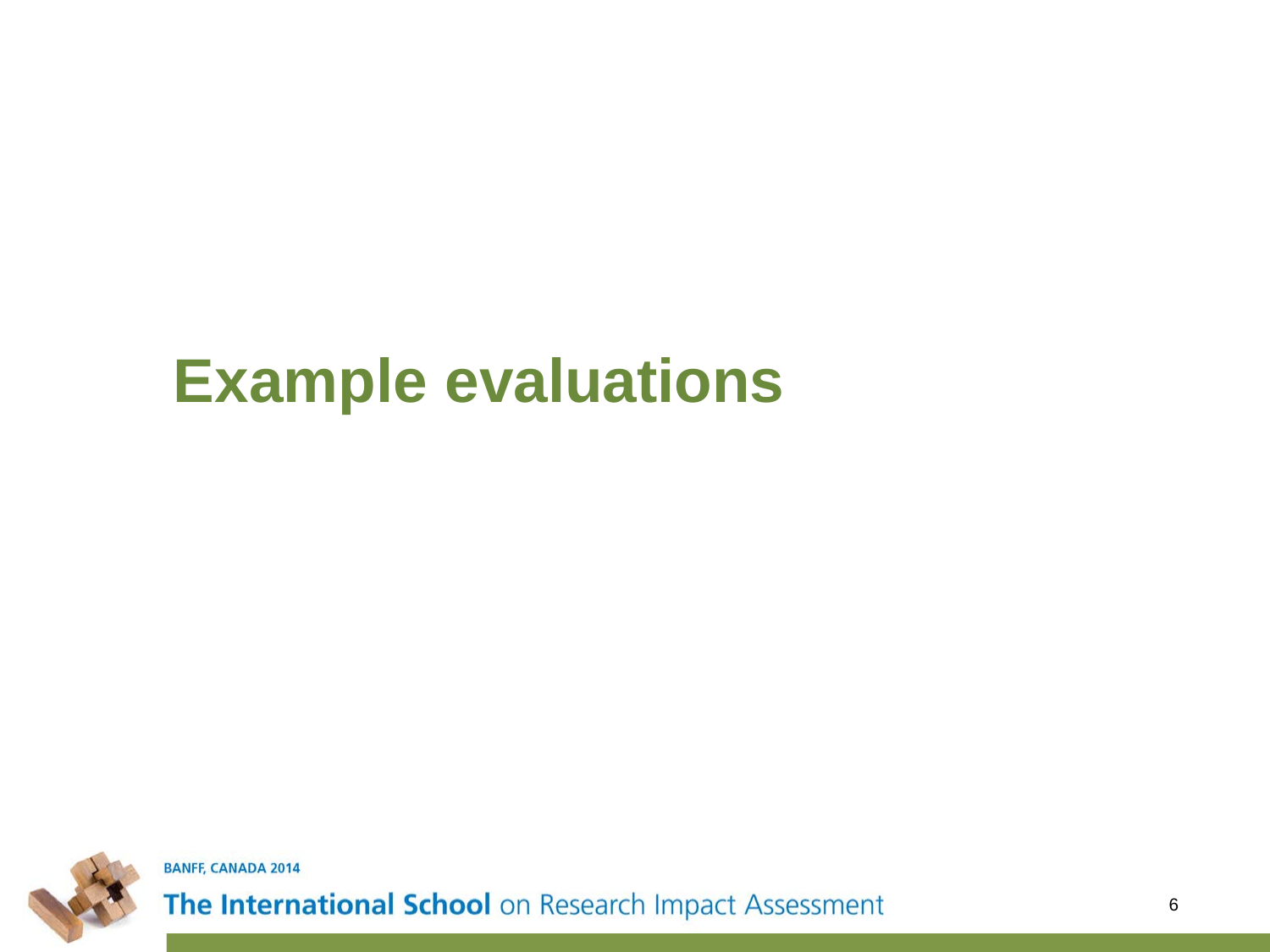# The NIHR Leadership programme evaluation

#### **Theory of change**

- Aimed to understand the role of management and leadership training in supporting the faculty of the NIHR
- Used literature review, interviews, and survey to understand how the programme was working
- By understanding how the programme seems to working will make recommendations for its improvement

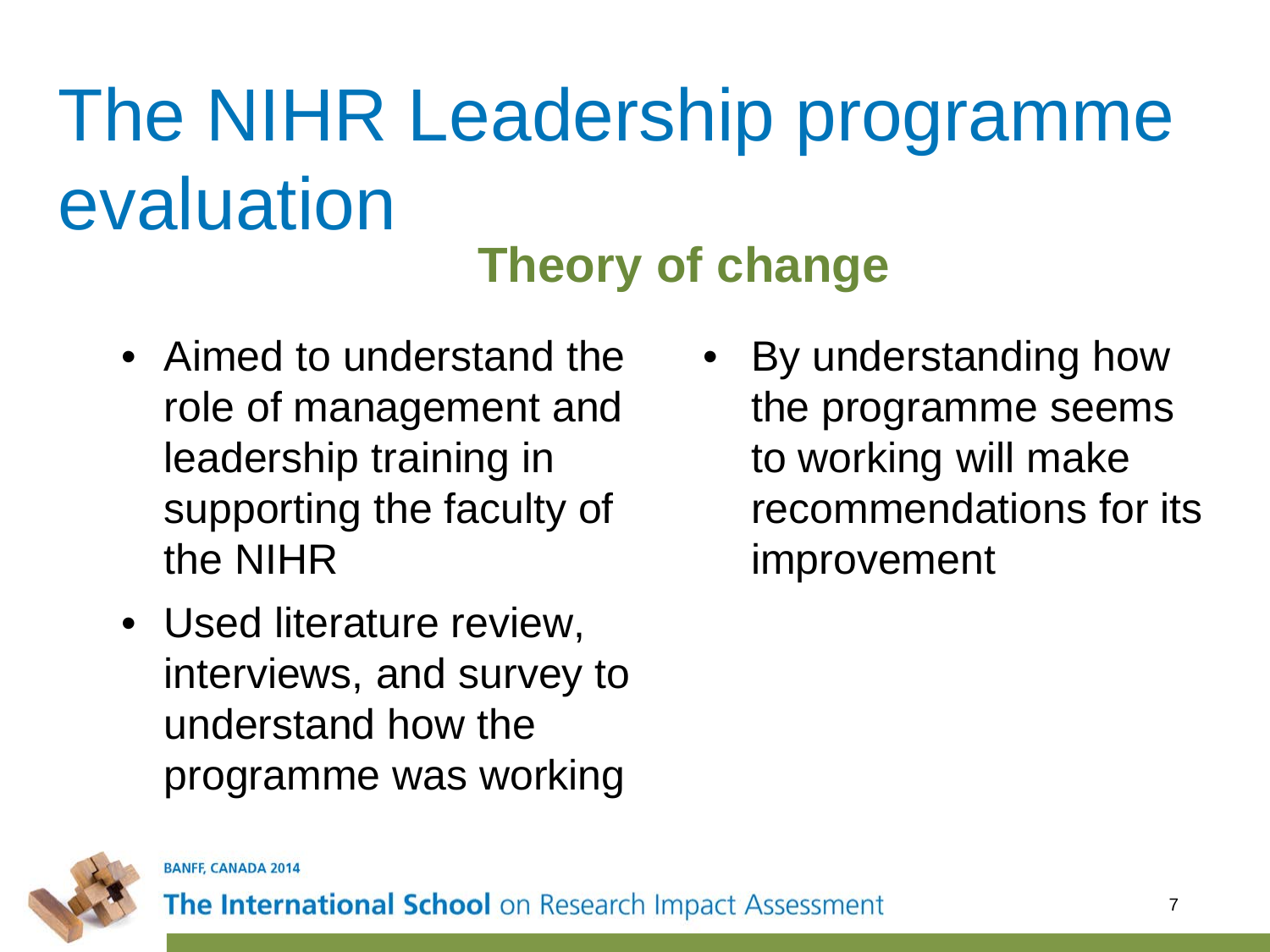## The Impact of Arthritis Research

#### **Natural experiment\comparative**

- Used purposively selected case studies to compare success stories of different modes of funding
	- project
	- programme
	- fellowship
	- institute
- Showed contributions of different types of funding - eg valuable contribution of project funding
- But through narrative provided recommendations for improving funding process



**BANFF, CANADA 2014**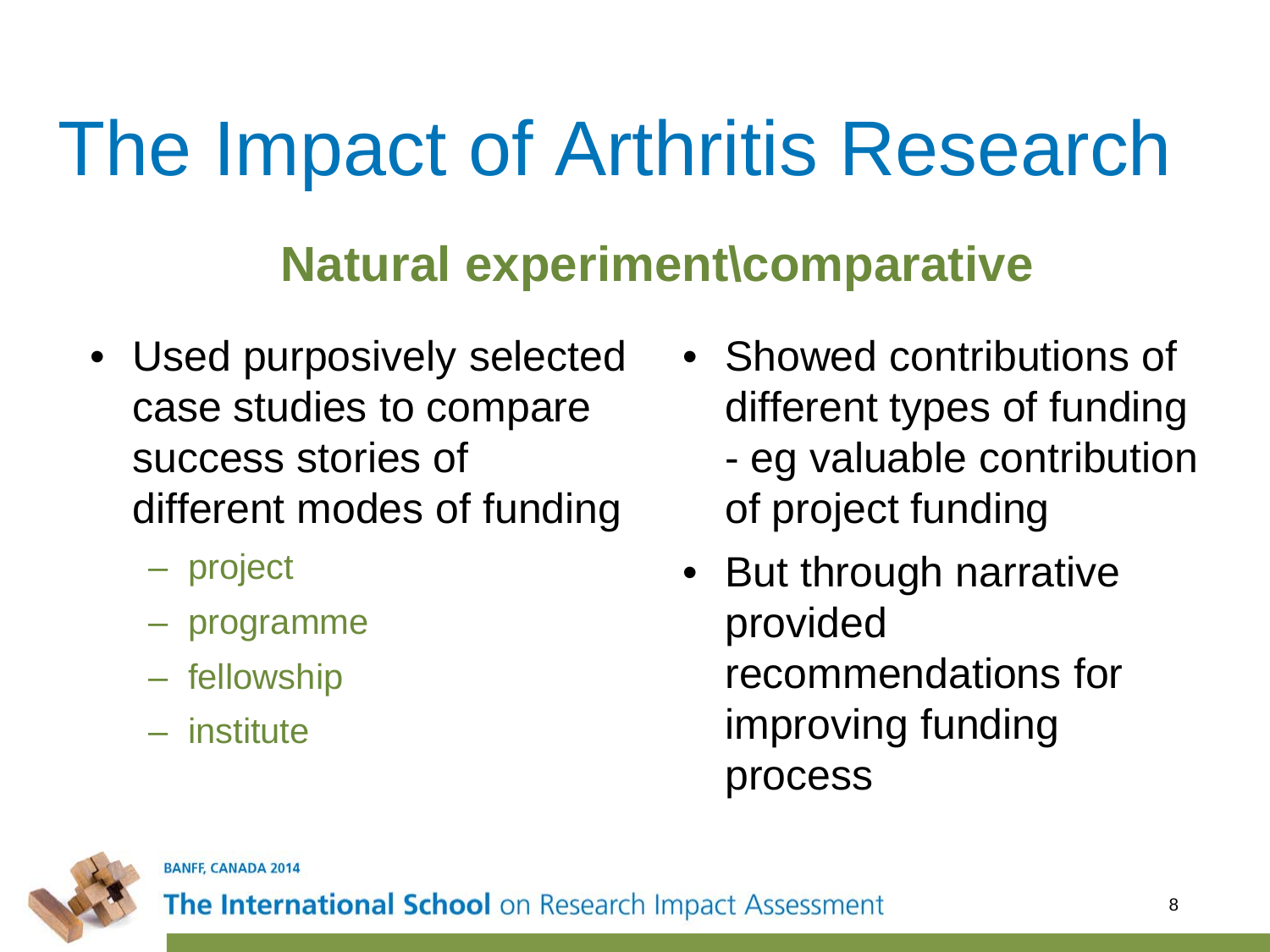### Showcase evaluation

#### **Case control**

- The Wellcome Trust's Showcase scheme aimed fund high risk, high return research
- Project descriptions compared against control sample of normal project grants of similar size
- Project descriptions rewritten to make them 'scheme agnostic' and reviewed applicants to ensure accuracy
- Showcase grants perceived to be more 'risky', 'novel', 'speculative', 'adventurous' and 'innovative' by expert panel members

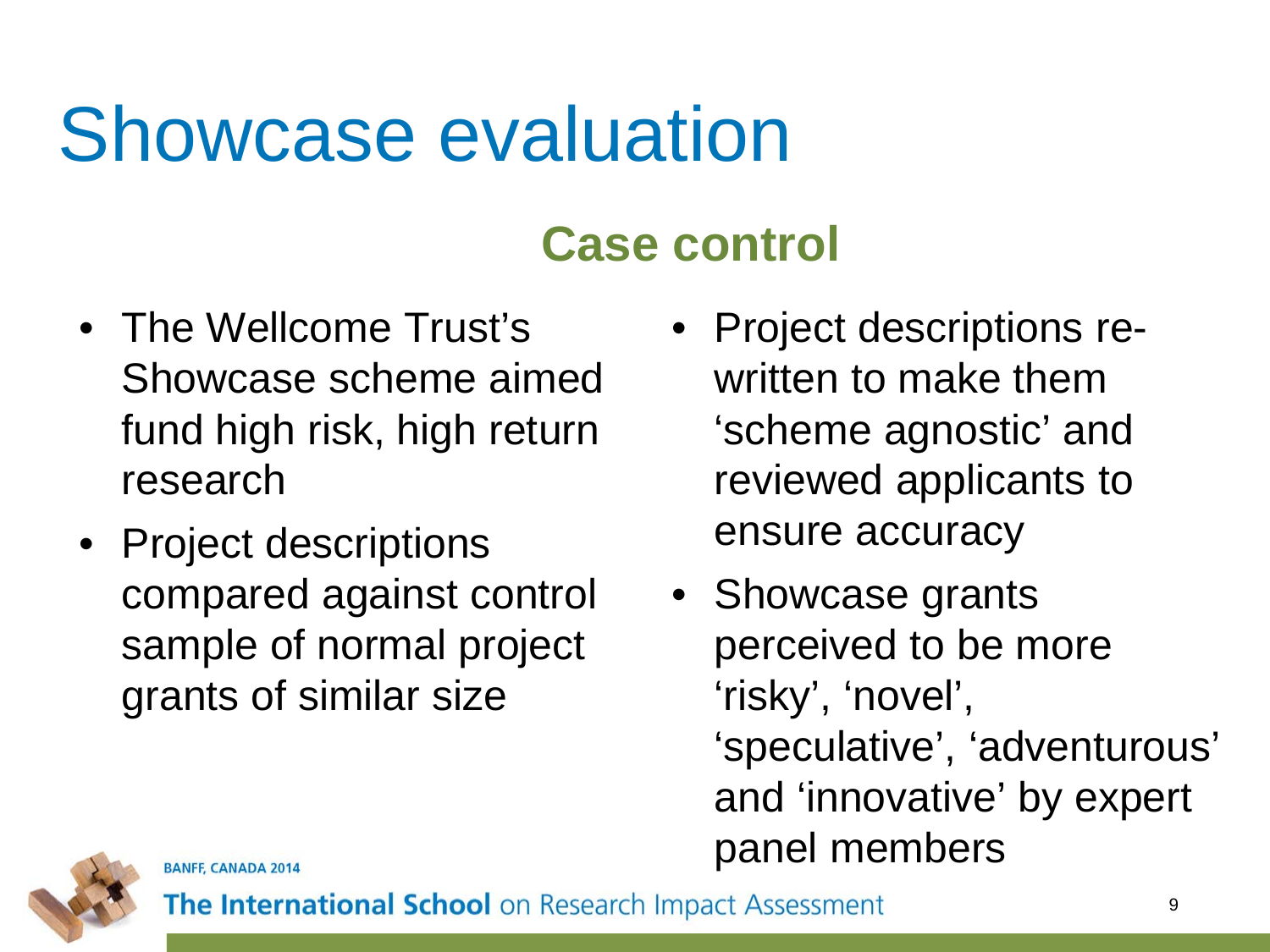# Unit of analysis

- The things you are looking at
- May be more than one type

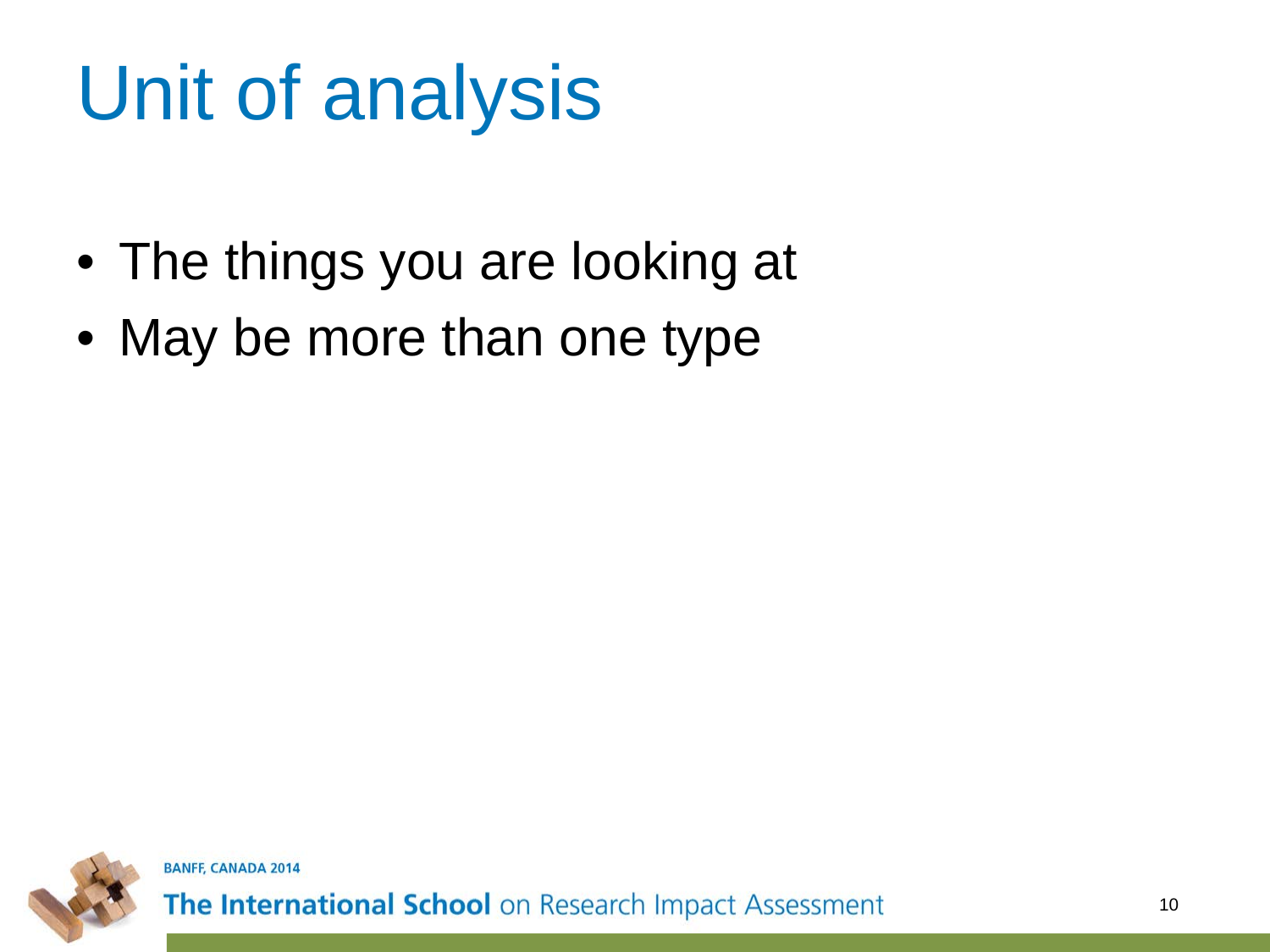# **Comprehensive**

- "Pick everything"
- Example
	- NIHR leadership evaluation survey
		- Aimed to survey every participant in the scheme
		- **Tailored surveys for different seniority levels**

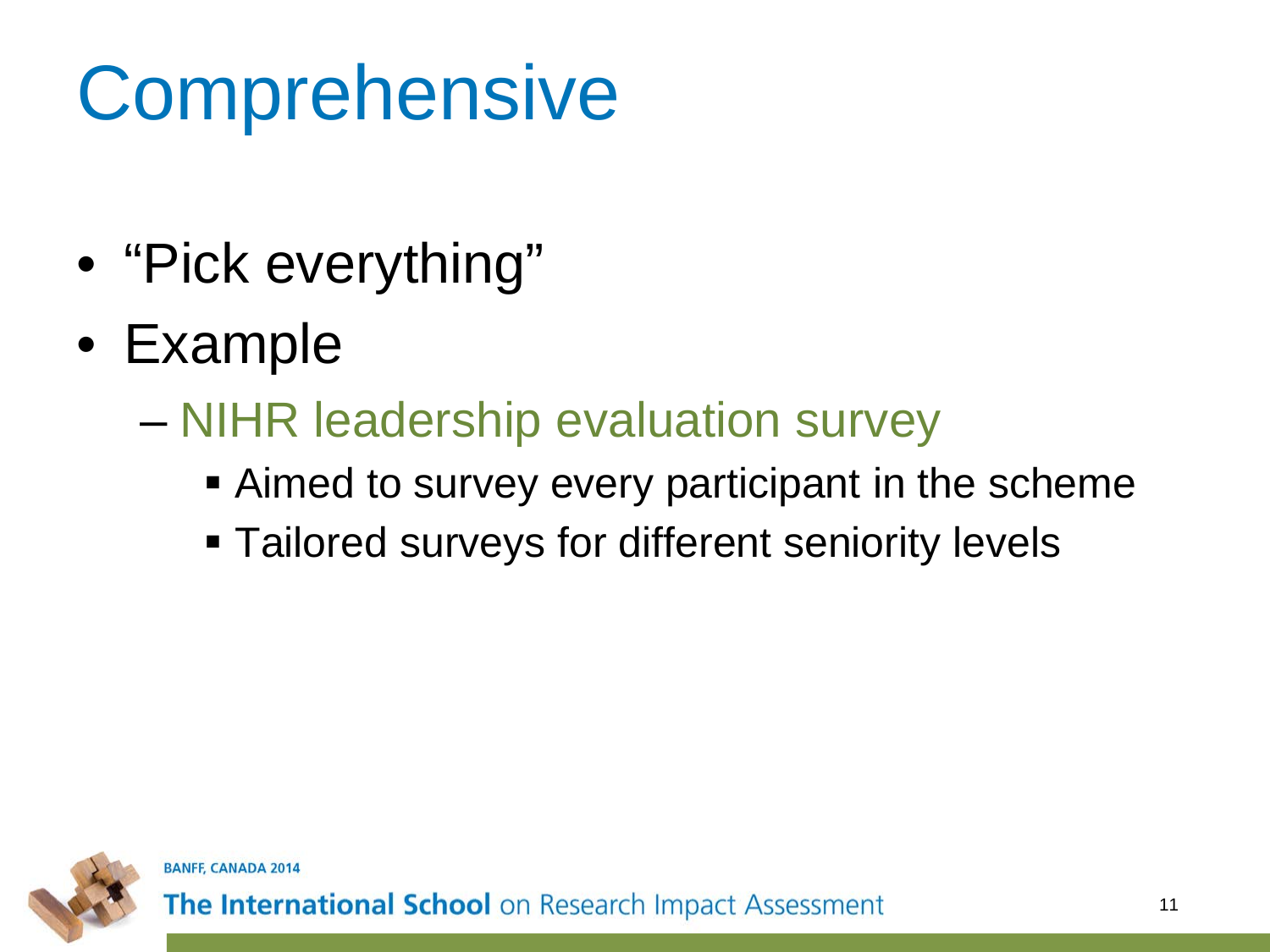# Purposive

- "Select interesting ones"
- Example
	- Evaluation of Health Technology Assessment programme of NIHR
		- Wanted to understand examples where new/existing treatments had been shown to be ineffective
		- Wanted to understand the journey from finding to influence on guideline

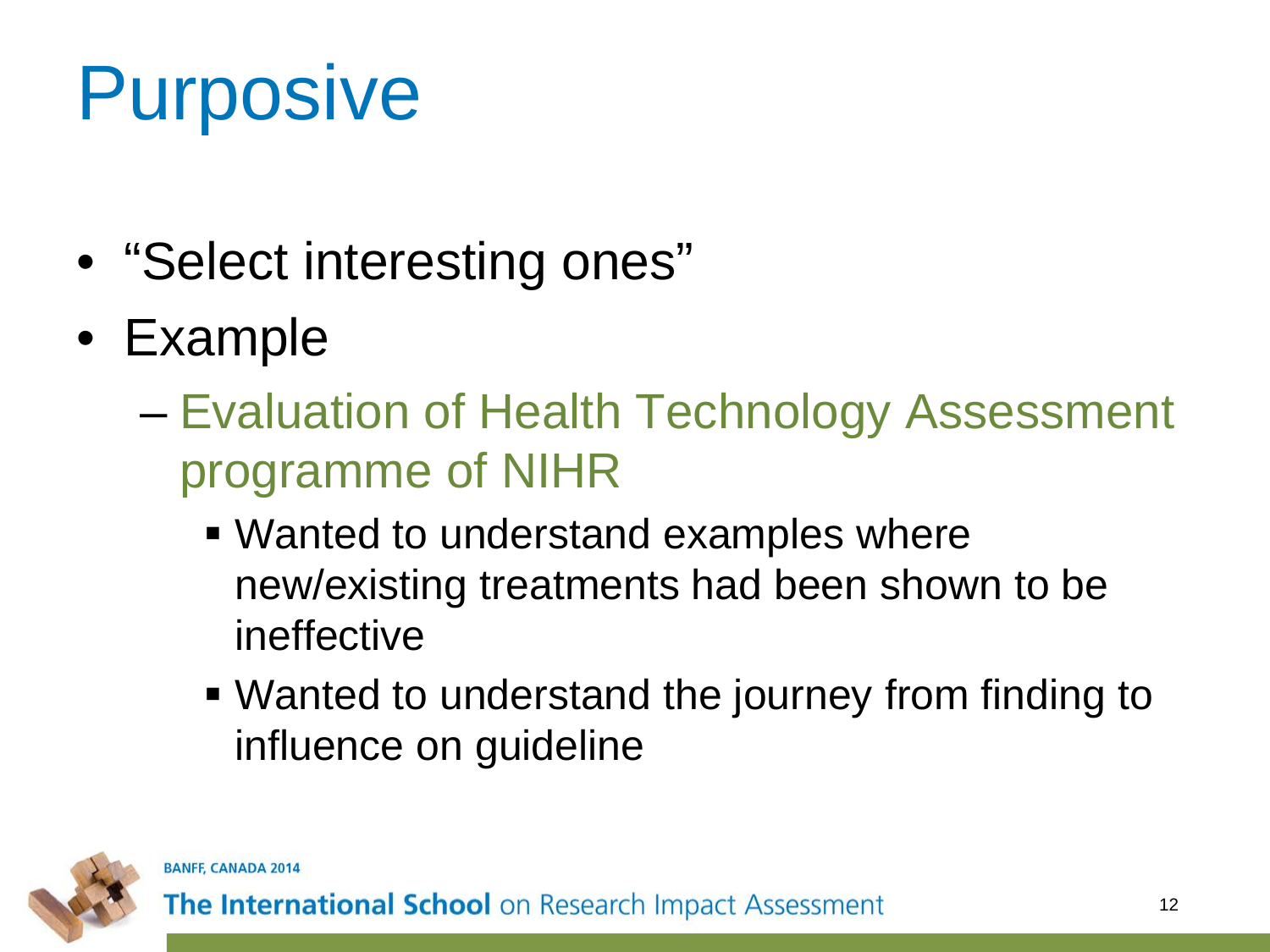## Stratified random

- "Assign to groups and then select randomly"
	- Mental Health Retrosight
		- Collated all papers in mental health
		- Stratified by research type, country and number of citations

|                                                        |                                               | Canada | <b>UK</b>      | <b>USA</b>     |
|--------------------------------------------------------|-----------------------------------------------|--------|----------------|----------------|
| <b>Basic</b>                                           | With "schiz*"                                 |        | 1              | $\overline{2}$ |
|                                                        | Without "schiz*"                              | 2      | 1              |                |
| <b>Clinical</b>                                        |                                               | 2      | $\overline{2}$ | $\overline{2}$ |
| Interventional                                         | <b>Biological</b>                             | 2      |                |                |
|                                                        | Psychosocial                                  |        |                |                |
|                                                        | <b>Health</b><br>services/service<br>delivery |        |                |                |
| The International School on Research Impact Assessment |                                               |        |                |                |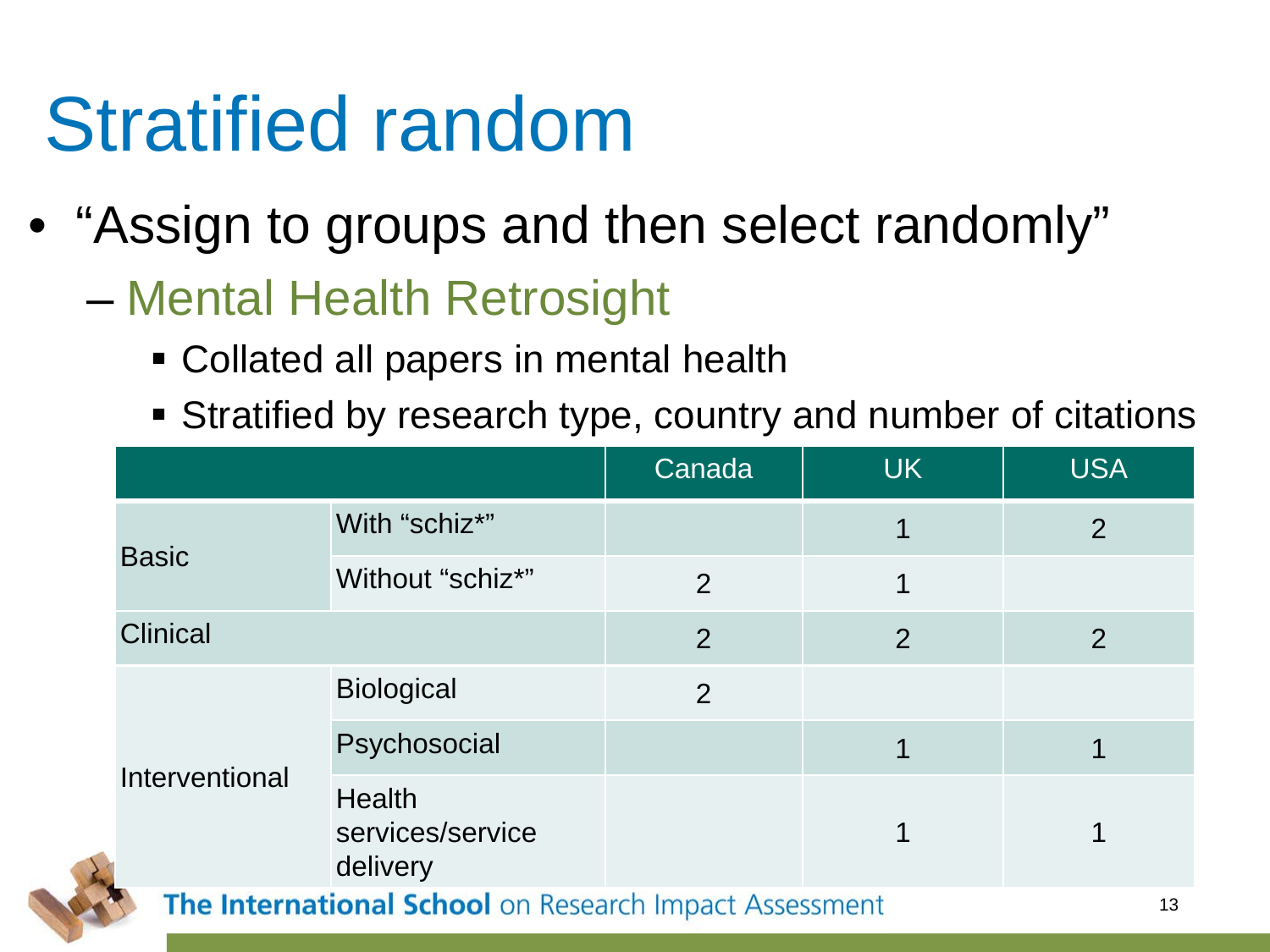#### Random

• "Dice rolling"



**BANFF, CANADA 2014**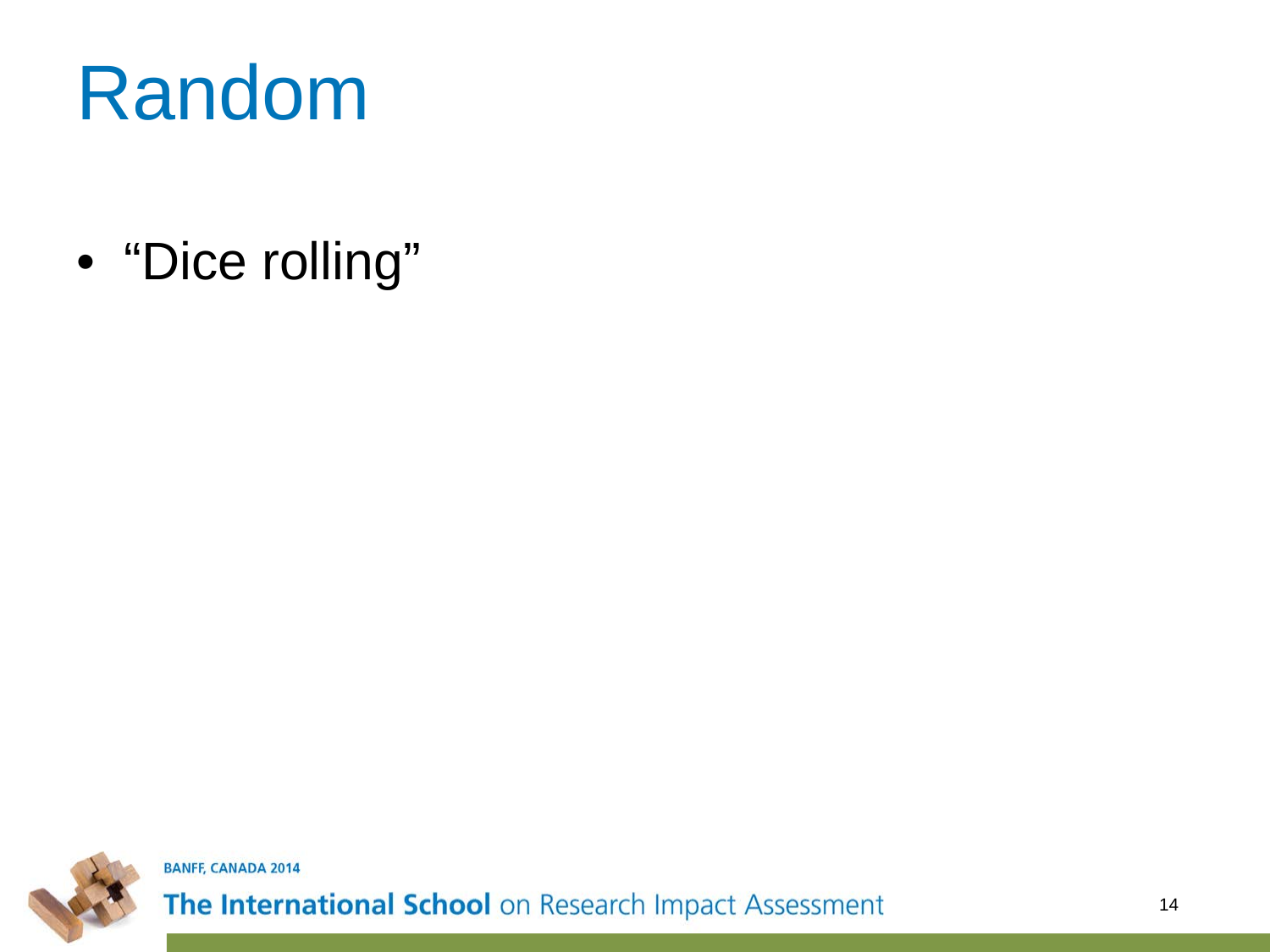## Tradeoffs in selection





#### **BANFF, CANADA 2014**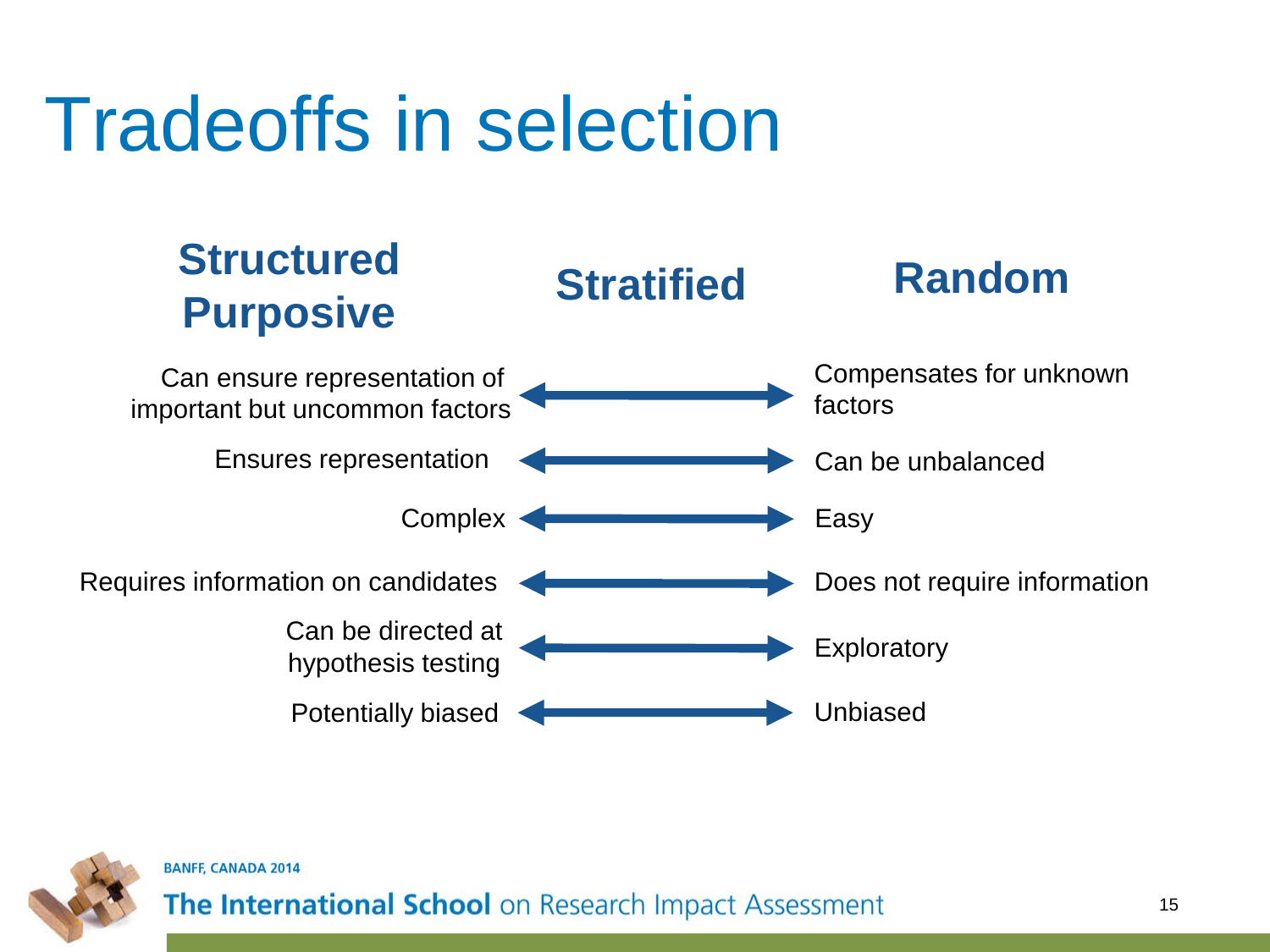# Learning Activity



- Think of an evaluation you, or your organisation has done.
- Classify it into a design type: experimental, TBE, other
- Classify the sampling method(s) used
- Discuss in the group to see if patterns emerge
- 15 minutes



**BANFF, CANADA 2014**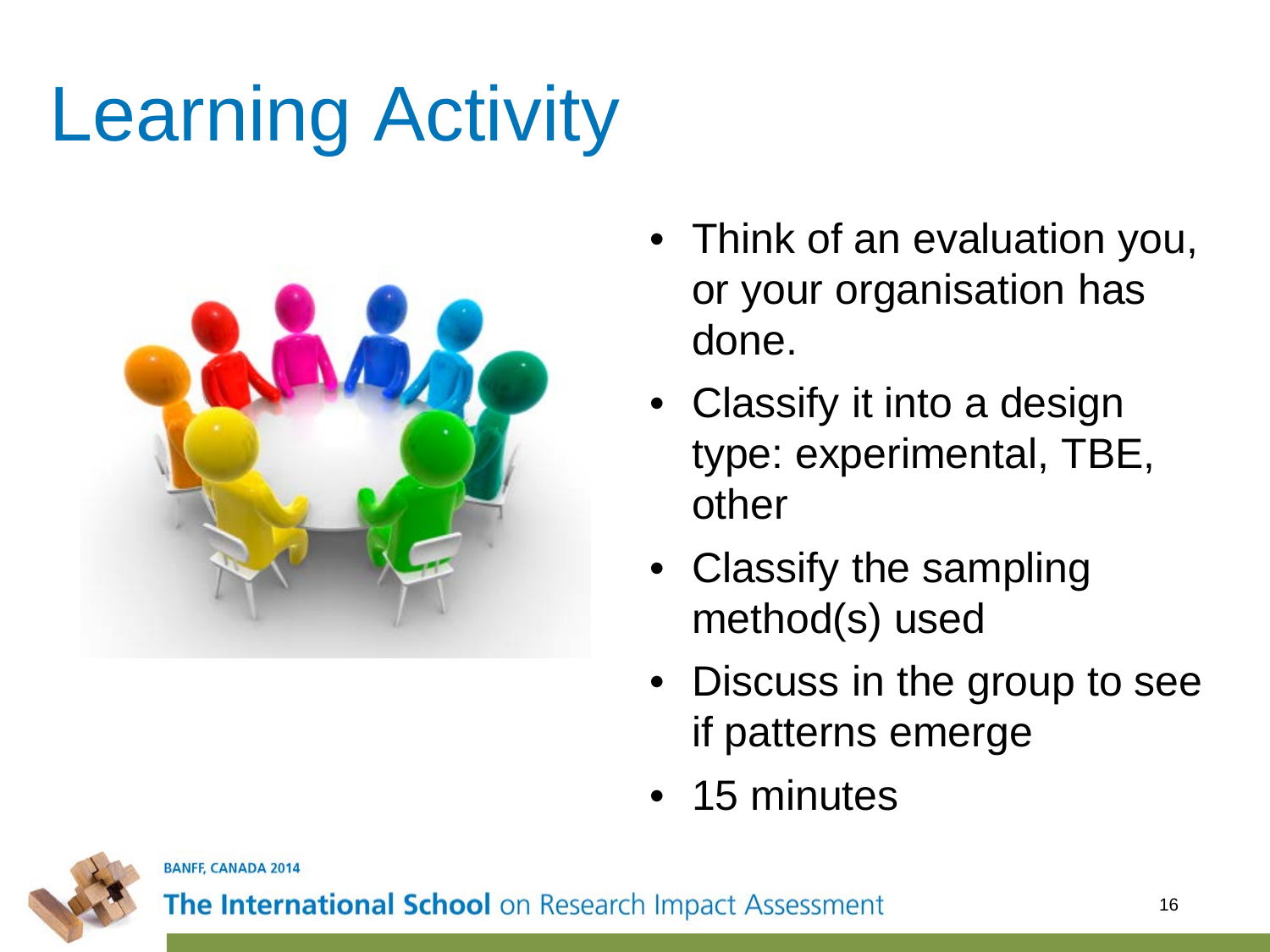# Key Messages

- Different design approaches have different strengths and weaknesses
- There is lots of ambiguity about what 'research design' encompasses
- Different sampling methods are appropriate for different contexts

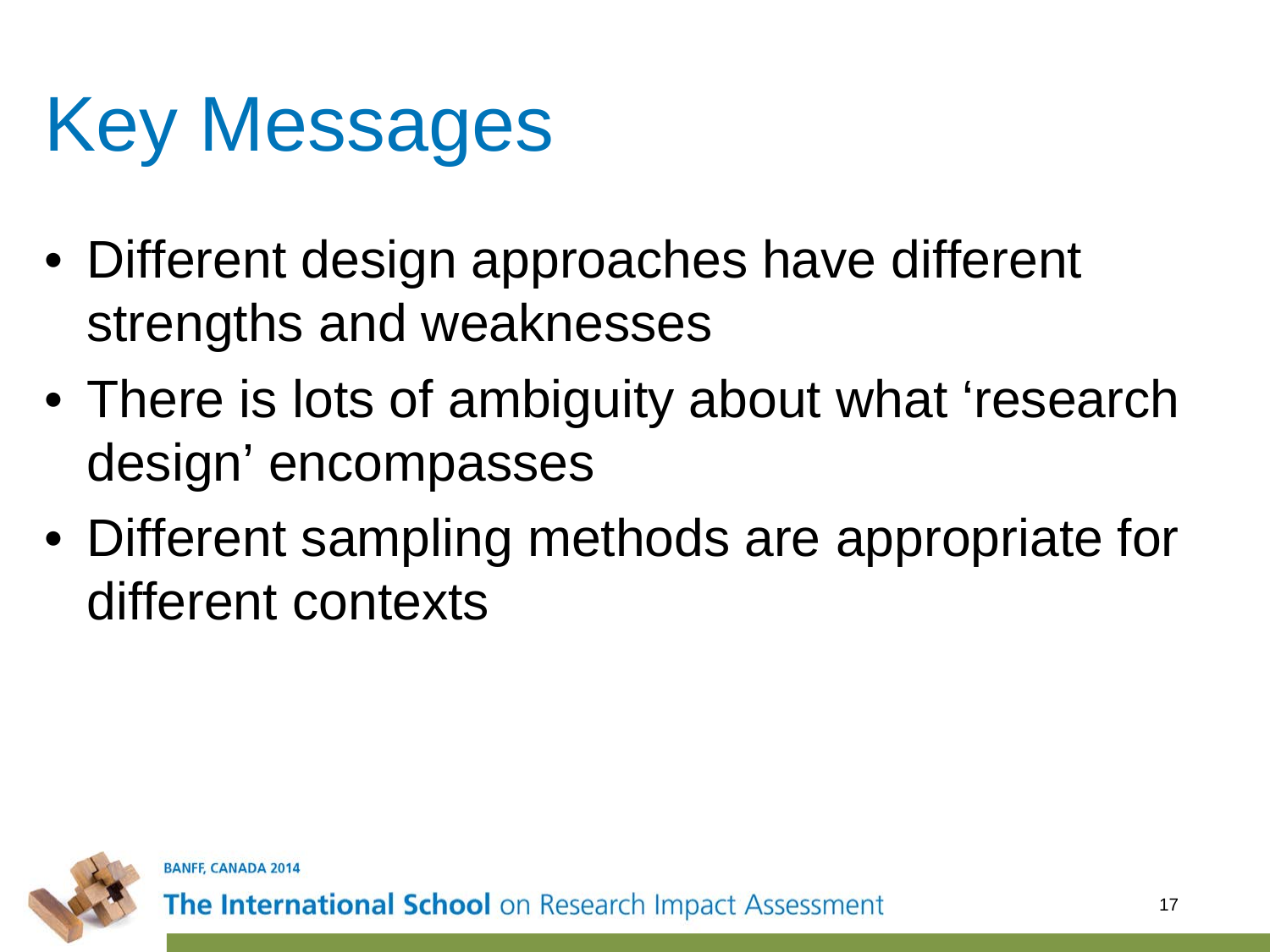## Recommended Reading

• Stern, E., Stane, N., Mayne, J., Forss, K., Davies, R. & Befani, B. 2012. Broadening the range of designs and methods for impact evaluations. *Working Papers – 38.*

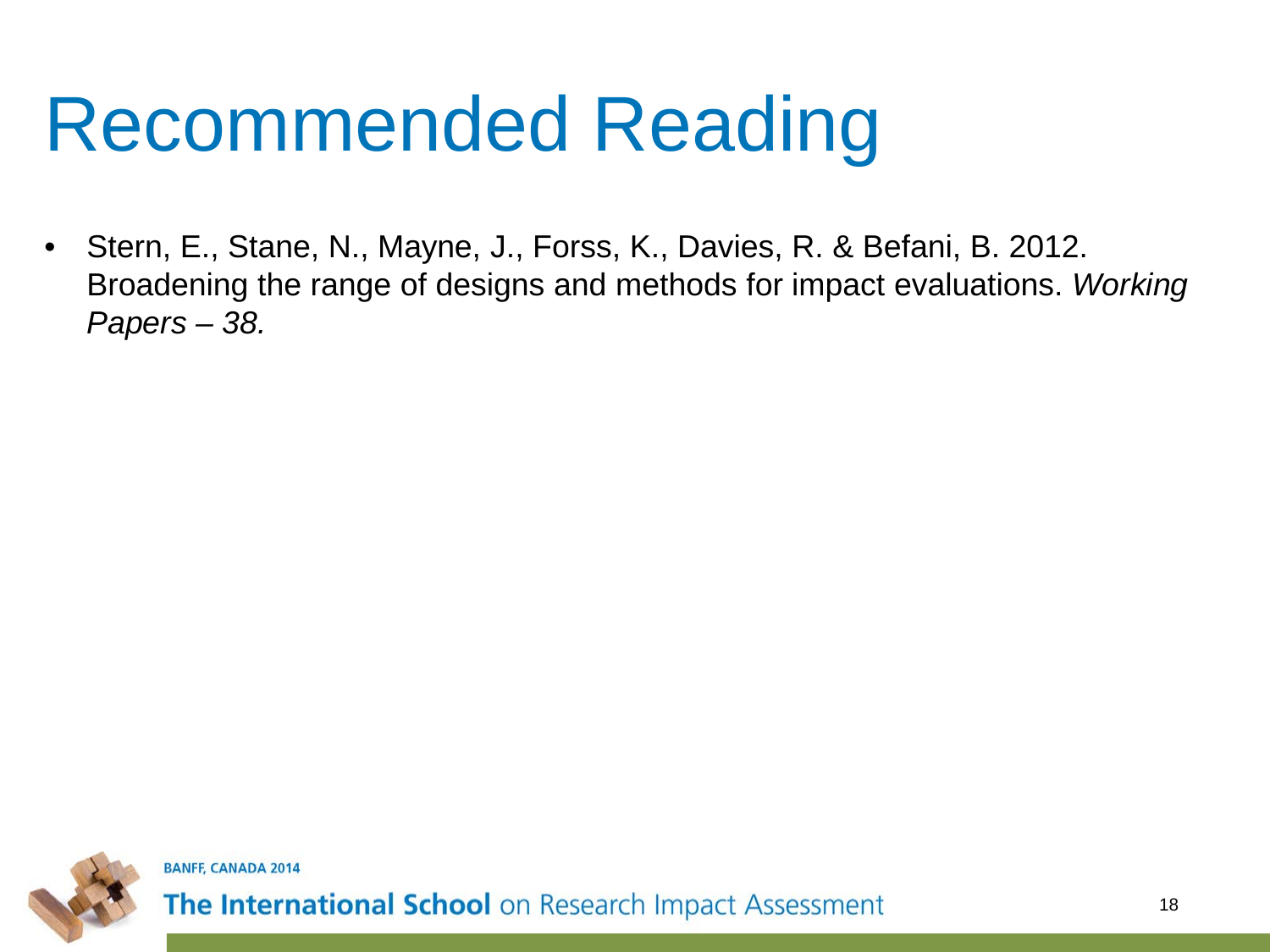#### Questions?

Steven Wooding RAND Europe @drstevenwooding